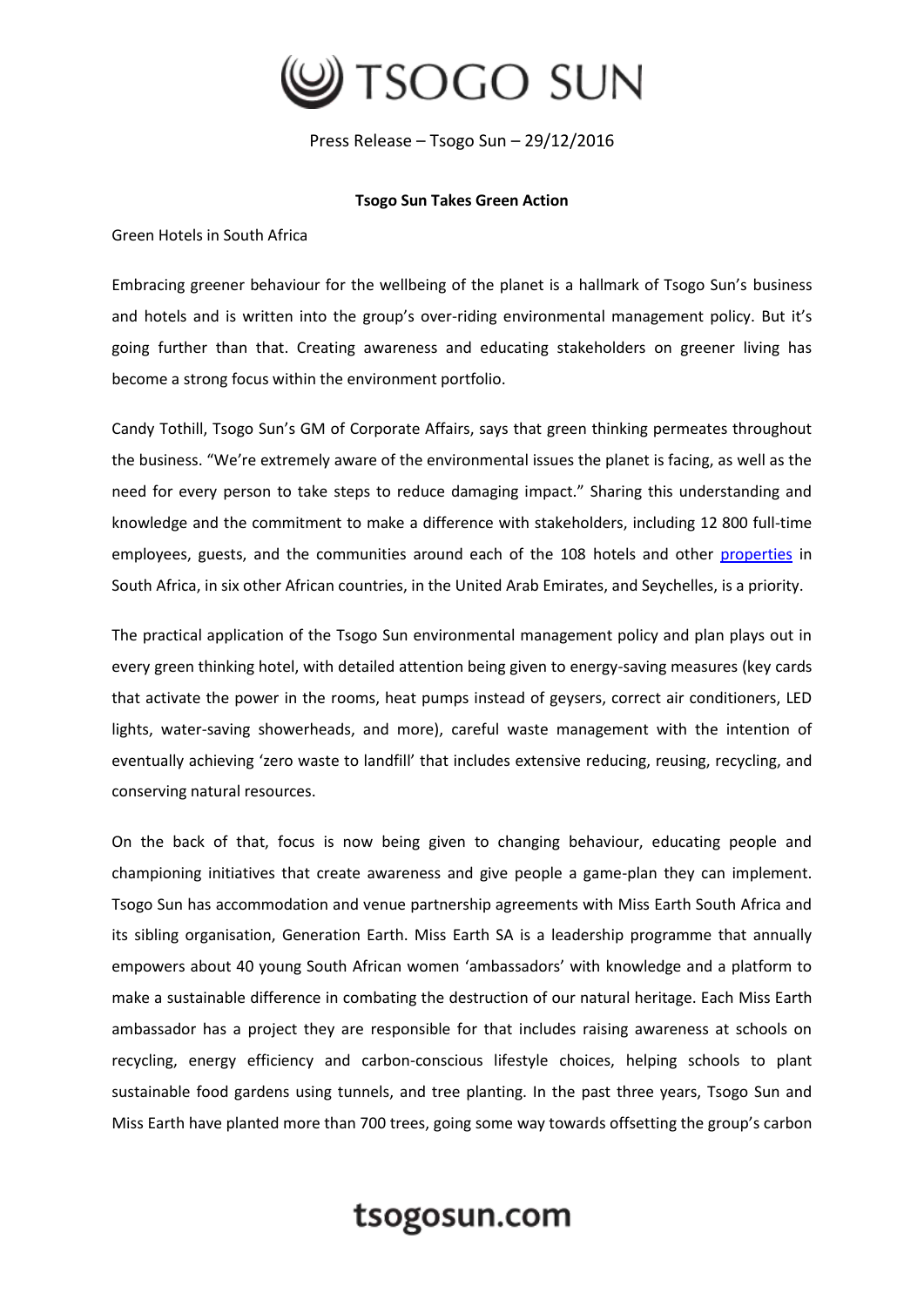

Press Release – Tsogo Sun – 29/12/2016

footprint. This year, Miss Earth and Tsogo Sun partnered with Pikitup in Johannesburg in a #WasteStopsWithMe campaign.

In early September, medical student Nozipho Magagula was announced as the 2016 Miss Earth South Africa at a gala dinner at Montecasino that recognised the finalists and ambassadors for the environmental and community work done over this year.

Generation Earth was launched in 2011 and works with 87 urban-based high school councils around the country, comprising about 1 700 learners, as a youth-focused green networking platform – with the youth, for the youth, and by the youth – that recognises and develops green thinkers, nurturing them to become tomorrow's global green leaders. Every year a Generation Earth Summit is held with hundreds of representatives from the participating school councils, where the youth work on presentations to the next COP, aligned to the COP theme. Last year the Summit delegates prepared presentations on food security and the water crisis and this year the COP22 theme is Climate Change Policy and Practice.

A more recent environmental education initiative by Tsogo Sun together with Miss Earth ambassadors is a one-day Citizenship Seminar for executives and staff to educate them on, among other citizenship priorities, #ChangeClimateChange – and empower them to then educate their colleagues, families and communities on the subject climate leadership, the global realities facing our planet as a result of climate change and what they can do about it.

Says Tothill, "As Generation Earth states, 'there is no Planet B'. We know that if everyone makes a small difference in their own situations, it will add up to significant change. Tsogo Sun is committed to having a lasting and positive impact on the environment – through taking practical action and facilitating wide-ranging initiatives to reduce the harmful effects that past human behaviour has caused, and we are intent on playing our part in improving conditions wherever possible."

## tsogosun.com